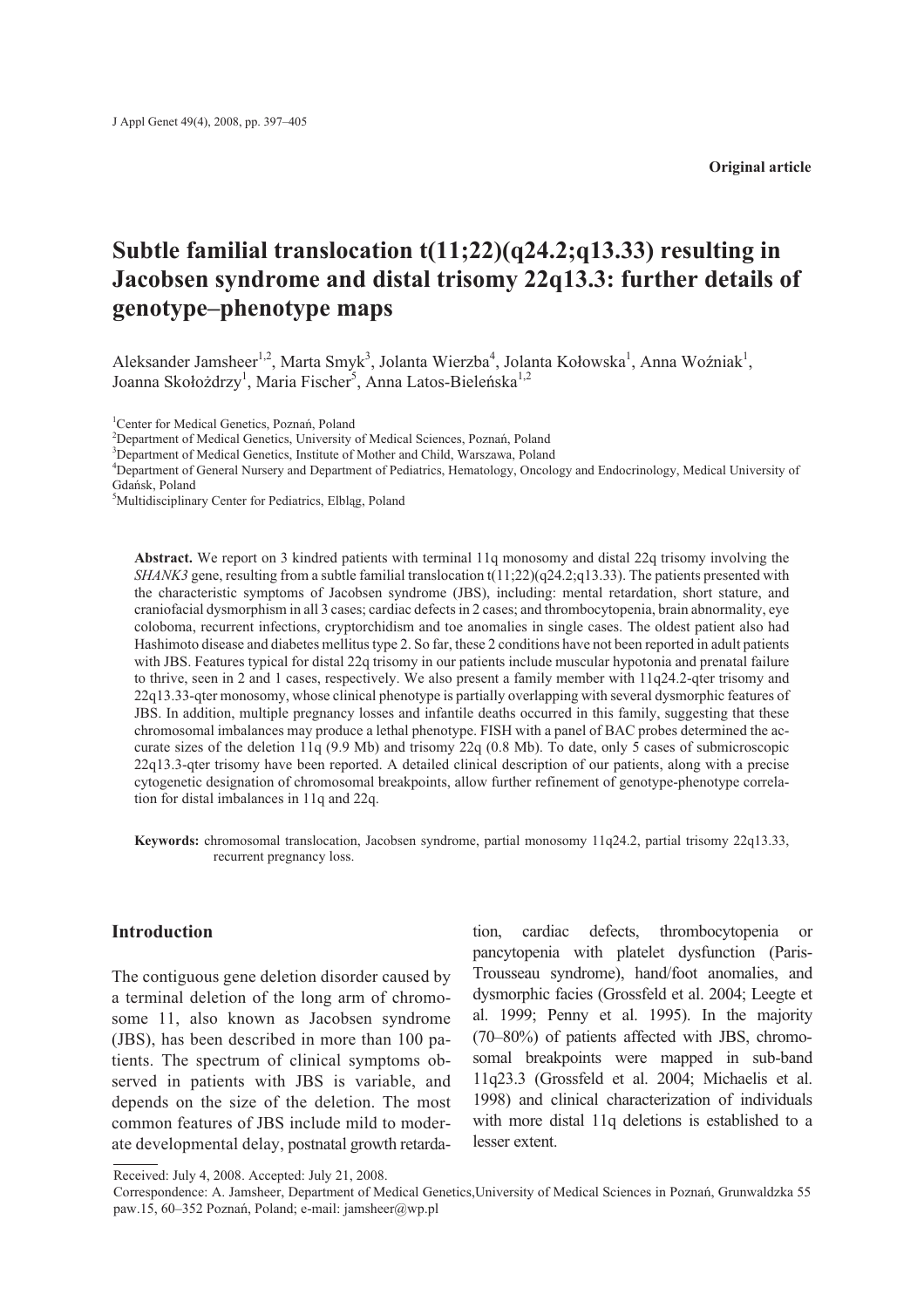Trisomies of 22q13.3-qter involving the *SHANK3* gene are exceedingly rare. To our knowledge, only 5 cases of submicroscopic 22q13.3-qter duplication have been reported in the literature. Abnormalities described in those patients included intrauterine growth retardation, short stature, microcephaly, facial dysmorphism, congenital heart defects, cleft palate, feeding difficulties with failure to thrive, developmental delay, and muscular hypotonia (Wieczorek et al. 1998; Feenstra et al. 2006; Okamoto et al. 2007). Interestingly, hypotonia and global developmental delay are also common in patients with monosomy of the telomeric 22q13 region (Phelan-McDermid syndrome) (Phelan et al. 2001). Bonaglia et al. (2006) reported that recurrent terminal deletion breakpoints in those patients are localized within the *SHANK3* gene. Abnormal *SHANK3* dosage is hypothesized to be responsible for severe cognitive deficits, including language and speech disorder, as well as autistic behavior (Bonaglia et al. 2001; Durand et al. 2007).

We report here on 3 family members with 11q24.2-qter monosomy and 22q13.33-qter trisomy, due to an unbalanced product of the familial chromosomal translocation t(11;22) (q24.2;q13.33). We also present a clinical phenotype of a reciprocal 11q24.2-qter trisomy concomitant with 22q13.33-qter monosomy, as well as depict the reproductive history of this family. Precise cytogenetic designation of chromosomal breakpoints, along with the detailed clinical description of our patients enables a further refinement of karyotype–phenotype correlation for partial trisomy of distal 22q and partial monosomy of distal 11q.

### **Patients, materials, methods**

#### **Clinical reports**

Patient 1 (V:4, Figure 1a, Table 1) – the proband – is a 4-year-old boy born by vaginal delivery after an uneventful pregnancy (G3P3) at 40 weeks gestation to a nonconsanguineous and healthy 23-year-old mother and a 30-year-old father. At birth, his weight was  $2300 \text{ g}$  (<3rd percentile), length 47 cm (<3rd percentile), head circumference 33.5 cm (10th–25th percentile), and Apgar scores were 5, 5, and 7 (at 1, 3, and 5 min, respectively). Physical examination showed right cryptorchidism, hypospadias, small penis, muscular hypotonia, and cardiac murmur. Cardiac



Figure 1a. Proband (Patient 1) at the age of 4 years

sonography revealed a trace atrial septal defect (ASD), which closed spontaneously a year later. Result of a karyotype analysis performed at the age of 2 years was normal (resolution of 450 bands per haploid genome). Developmental milestones were delayed (sitting and walking achieved at 10 and 16 months, respectively). The boy was first investigated in the genetic clinic at the age of 4 years. His measurements were: weight 13.4 kg (<3rd percentile), length 94 cm (<3rd percentile), head circumference 49 cm (3rd percentile). He presented with facial dysmorphic features typical of JBS. Triangular face, ocular hypertelorism, down-slanting palpebral fissures, bilateral ptosis, divergent strabismus, scanty eyebrows, short nose with wide nasal bridge and anteverted nares, thin upper vermillion boarder, flat philtrum, abnormal dentition with extremely short upper and shortened lower incisors (Figure 1b), and low-set dysplastic pinnae were noted. According to psychological evaluation, mental retardation was moderate, with severe speech delay. Expressive speech delay was more pronounced than receptive. In addition to this, attention deficit hyperactivity disorder (ADHD) was recognized. Repeated laboratory examinations of complete blood count,



**Figure 1b**. Abnormal dentition with shortened upper and lower incisors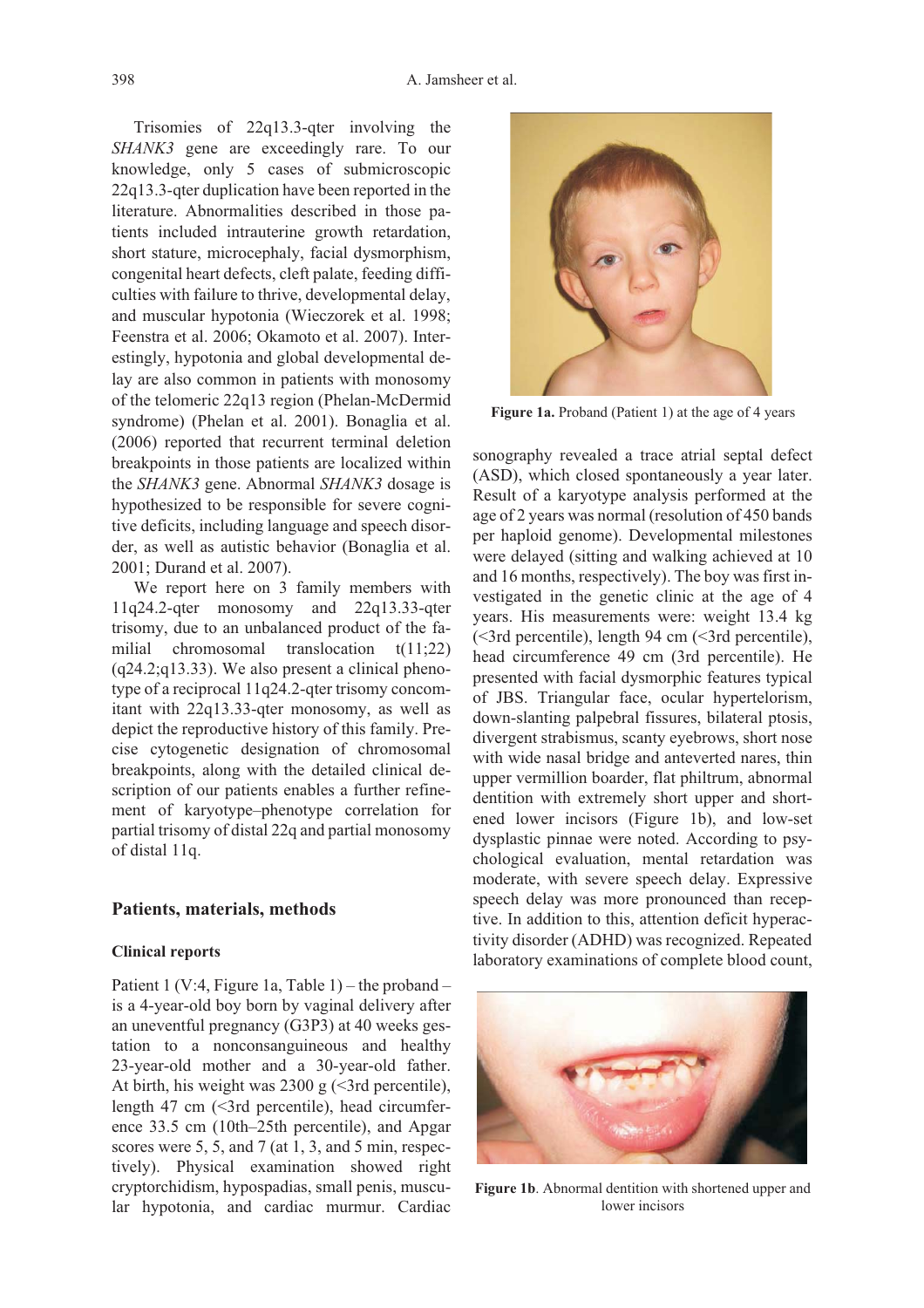**Table 1.** Clinical characterization of the presented cases with reference to the most frequent symptoms described in partial 11q monosomy (Grossfeld et al. 2004) and partial 22q13.3 trisomy (Feenstra et al. 2006; Okamoto et al. 2007)

| Frequent clinical findings<br>in:partial 11q monosomy<br>partial 22 q trisomy | Patient 1<br>(male)      | Patient 2<br>(female)    | Patient 3<br>(female)    | Phenotype of 11q dele-<br>tion (according to<br>Grossfeld et al. 2004) | Phenotype of dup22q(q13.3-qter) (ac-<br>cording to Feenstra et al. 2006 and<br>Okamoto et al. 2007) |
|-------------------------------------------------------------------------------|--------------------------|--------------------------|--------------------------|------------------------------------------------------------------------|-----------------------------------------------------------------------------------------------------|
| Developmental delay                                                           | $^{+}$                   |                          | $+$                      | 85%                                                                    | 5/5                                                                                                 |
| Growth deficiency/short<br>stature                                            | $\ddot{}$                | $^{+}$                   | $\ddot{}$                | 68%                                                                    | 5/5                                                                                                 |
| Cardiac defect                                                                | $^{+}$                   | $\bar{a}$                | $^{+}$                   | 56%                                                                    | 2/5                                                                                                 |
| <b>Abnormal brain MRI</b>                                                     | $^{+}$                   | ÷.                       | ÷,                       | 51%                                                                    | 1/5                                                                                                 |
| Thrombocytopenia/Paris-<br>Trousseau syndrome                                 |                          | $\overline{\phantom{a}}$ | $+/-$                    | 94% / 93%                                                              | <b>NR</b>                                                                                           |
| Toe abnormalities                                                             | $\overline{\phantom{0}}$ | <u>—</u>                 | $\! +$                   | 83%                                                                    | <b>NR</b>                                                                                           |
| Cryptorchid testes                                                            | $^{+}$                   | <b>NA</b>                | NA                       | 58%                                                                    | <b>NR</b>                                                                                           |
| Recurrent infections                                                          |                          | $\overline{\phantom{0}}$ | $^{+}$                   | 54%                                                                    | NR.                                                                                                 |
| IGF-1 deficiency                                                              |                          |                          |                          | 50%                                                                    | <b>NR</b>                                                                                           |
| Chronic constipation                                                          |                          |                          |                          | 42%                                                                    | <b>NR</b>                                                                                           |
| Small for gestational age                                                     | $^{+}$                   |                          | $\overline{\phantom{0}}$ | $NR*$                                                                  | 2/5                                                                                                 |
| Muscular hypotonia                                                            | $^{+}$                   |                          | $^{+}$                   | <b>NR</b>                                                              | 3/5                                                                                                 |
| Cleft palate(high-arched<br>palate)                                           |                          | $\overline{\phantom{0}}$ | $\overline{\phantom{0}}$ | <b>NR</b>                                                              | 2/5(2/5)                                                                                            |
| Microcephaly                                                                  |                          |                          |                          | <b>NR</b>                                                              | 4/5                                                                                                 |
| Sparse and fine hair                                                          |                          |                          |                          | <b>NR</b>                                                              | 2/5                                                                                                 |
| Facial dysmorphism:                                                           |                          |                          |                          |                                                                        |                                                                                                     |
| Hypertelorism                                                                 | $^{+}$                   | $^{+}$                   | $\qquad \qquad +$        | 92%                                                                    | 4/5                                                                                                 |
| Down-slanting palpebral<br>fissures                                           | $+$                      | $^{+}$                   | $^{+}$                   | 83%                                                                    | 2/5                                                                                                 |
| Wide nasal bridge                                                             | $^{+}$                   | $^{+}$                   | $^{+}$                   | 91%                                                                    | 3/5                                                                                                 |
| <b>Prominent forehead</b>                                                     | $^{+}$                   |                          | $^{+}$                   | 62%                                                                    | 4/5                                                                                                 |
| Micro-and/or<br>retrognathia                                                  |                          | $\qquad \qquad +$        | $^{+}$                   | 36%                                                                    | 1/5                                                                                                 |
| Low-set malformed<br>pinnae                                                   | $^{+}$                   | $^{+}$                   | $+$                      | 81%                                                                    | 3/5                                                                                                 |
| Thin vermillion boarder                                                       | $^{+}$                   | $^{+}$                   | $^{+}$                   | 84%                                                                    | <b>NR</b>                                                                                           |
| Strabismus                                                                    | $^{+}$                   | $^{+}$                   |                          | 67%                                                                    | <b>NR</b>                                                                                           |
| Ptosis                                                                        | $^{+}$                   | $^{+}$                   | $^{+}$                   | 58%                                                                    | <b>NR</b>                                                                                           |
| Scanty eyebrows                                                               | $^{+}$                   | $^{+}$                   | $\equiv$                 | 50%                                                                    | <b>NR</b>                                                                                           |
| Short nose                                                                    | $^{+}$                   | $^{+}$                   | $\overline{\phantom{0}}$ | 69%                                                                    | <b>NR</b>                                                                                           |
| Anteverted nostrils                                                           | $^{+}$                   | $^{+}$                   | $^{+}$                   | 64%                                                                    | <b>NR</b>                                                                                           |
| Dental anomalies                                                              | $^{+}$                   |                          | $^{+}$                   | 50%                                                                    | <b>NR</b>                                                                                           |
| Prominent upper lip                                                           | $\equiv$                 | $\overline{\phantom{0}}$ |                          | <b>NR</b>                                                              | 2/5                                                                                                 |

Clinical findings common for both 11q monosomy and 22q13.3 duplication syndromes are bolded; features described solely in dup22q13.3 are in italics; symptoms exclusive for 11q- are shown in normal type. NA = not applicable; NR = not reported;\* single parameters occasionally below 3rd percentile

platelets (ranging from 15.0 to  $39.5 \times 10^{9}$  L<sup>-1</sup>), bleeding time test (BTT), TSH, and IGF-1 (76.5 ng mL $^{-1}$  at 5 years of age) were normal. Abdominal ultrasound, hearing tests, and EEG were unremarkable. Ophthalmologic examination confirmed strabismus divergens. MRI of the brain revealed an area of hypomyelination/dysmyelination or vascular lesion of the right hemisphere, small foci of perivascular gliosis, and posterior fossa arachnoid cyst.

Patient 2 (V:1, Figure 2, Table 1) – first cousin of the proband – is a girl delivered vaginally (G1P1) from a breech presentation at 41 weeks gestation to a young, healthy and nonconsanguineous couple (20-year-old mother and 21-year-old father). The pregnancy was uneventful. Birth measurements were: 2800 g (3rd–10th percentile), length 52 cm (75th–90th percentile), head circumference 35 cm (50th–75th percentile), and Apgar score was 10 at 1 min. Cardiac murmur was noted, but echocardiography excluded the presence of congenital heart anomaly. In infancy, muscular hypotonia and failure to thrive were conspicuous. Motor development was normal, but speech was markedly delayed. Chromosome study (400 bands) was normal. The girl was operated on at the age of 6 years for congenital bilateral ptosis. Upon the first clinical genetic examination at the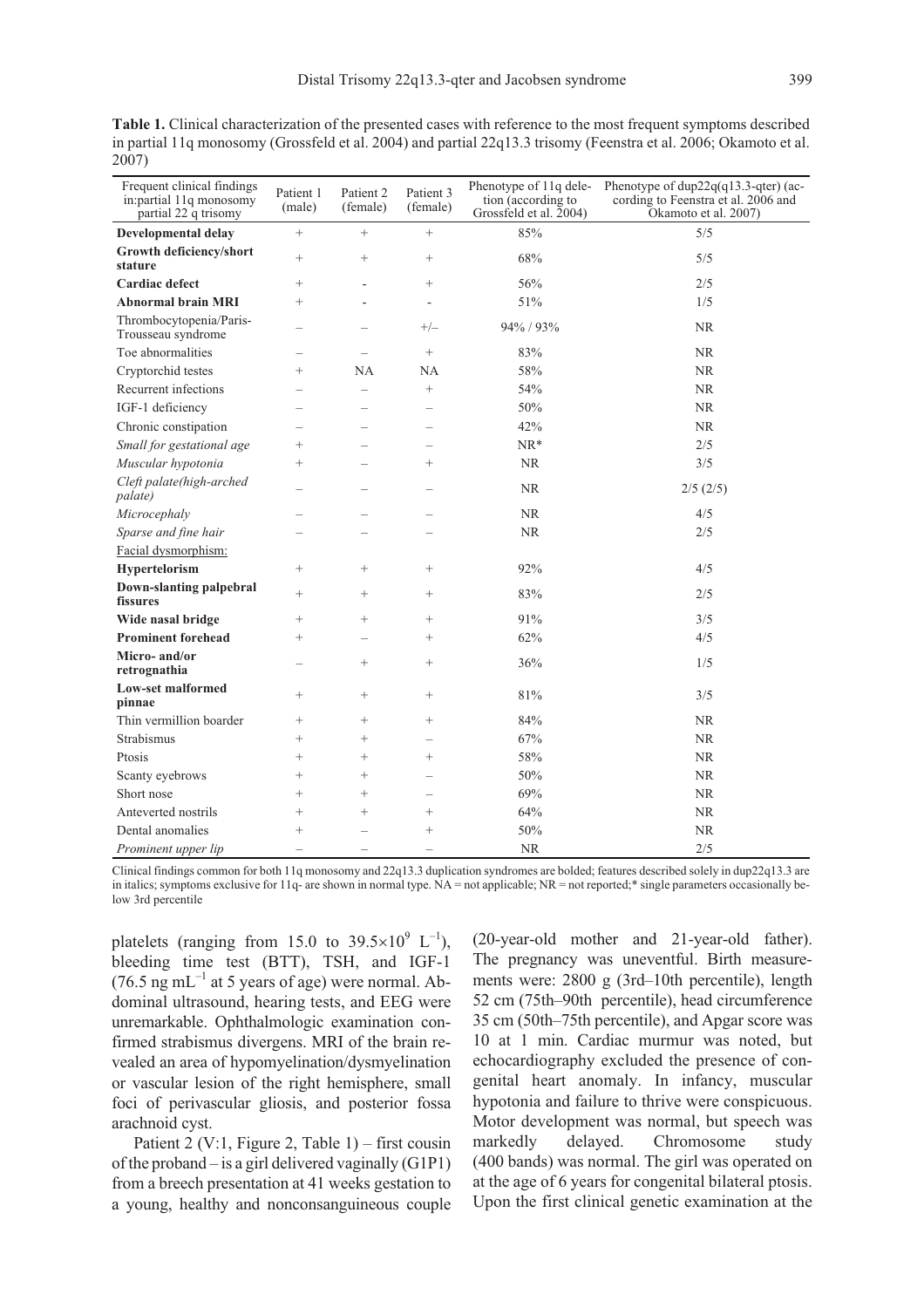

age of 9.5 years, her stature was proportionally short: weight was  $22 \text{ kg}$ , length 123 cm (both  $\leq$ 3rd percentile), and head circumference 50.5 cm (3rd percentile). Facial dysmorphism included triangular face, hypertelorism, down-slanting palpebral fissures, bilateral ptosis, sparse eyebrows, short nose with wide nasal bridge and anteverted nares, thin vermillion boarder, flat philtrum, micrognathia, and low-set dysplastic ears. Mild mental retardation was observed. Ophthalmologic investigation disclosed bilateral hypermetropia (+1.5 Dsph), strabismus convergens, and bilateral choroidal coloboma. On laboratory tests, complete blood count, platelets  $(1.53 \times 10^9 \,\mathrm{L}^{-1})$ , BTT, blood glucose, TSH, GH, and IGF-1 (220 ng mL $^{-1}$ ) at the age of 10 years) were normal. MRI of the brain, abdominal ultrasound, and hearing tests were inconspicuous.

Patient 3 (IV:5, Figure 3, Table 1) – the proband's aunt – was first seen in our genetic clinic at the age of 24 years. She was born by vaginal delivery after an uneventful pregnancy (G3 P3) at 42 weeks gestation. The parents were young (24-year-old mother and 25-year-old father), healthy, and nonconsanguineous. Birth weight was 2900 g (10th percentile), length 50 cm (25th–50th percentile), head circumference 35 cm (50th percentile), and Apgar score 10 at 1 min. Neonatally, there were feeding difficulties and hypotonia. Psychomotor development was markedly delayed, with independent sitting and walking achieved at 18 and 24 months of age, respectively. Throughout her first few years of life, the girl suffered from recurrent respiratory infections and failed to thrive. Result of a karyotype analysis (400 bands) performed at that time was normal. Heart sonography at 10 years revealed



**Figure 2.** Patient 2 at the age of  $9\frac{1}{2}$  years **Figure 3.** Patient 3 at the age of 24 years

mild aortic stenosis (AS) and mild to moderate tricuspid valve insufficiency (TI). X-ray disclosed kyphoscoliosis of thoracic and lumbar segments of the vertebral column. Laboratory tests showed repeated mild thrombocytopenia (from  $10.6 \times 10^9$  L<sup>-1</sup>to  $13.2 \times 10^{9}$  L<sup>-1</sup>), with occasional results within the normal range (the highest  $1.66 \times 10^{9}$ L<sup>-1</sup>). The other hematological values, as well as BTT and IGF-1  $(125 \text{ ng } mL^{-1}$  at 24 years) were normal. At 20 years, she exhibited the clinical symptoms of hypothyroidism. TSH appeared to be increased and an ultrasound scan of the thyroid gland was suggestive of Hashimoto disease. At 23 years, the patient developed type II diabetes mellitus. Physical examination at the age of 24 showed: weight 57 kg (50th percentile), short stature  $152 \text{ cm}$  (<3rd percentile), head circumference 55 cm (10th–25th percentile), and borderline BMI (24.7 kg  $m^{-2}$ ). Facial abnormalities consisted of triangular face, hypertelorism, down-slanting palpebral fissures, bilateral ptosis, wide nasal bridge with anteverted nostrils, thin upper vermillion boarder, flat philtrum, low-set malformed pinnae, abnormal dentition with short incisors, and retrognathia. Brachydactyly of the feet affecting 3rd, 4th, and 5th toes, and generalized hirsutism were noted. According to psychological assessment, she presented with moderate mental retardation. MRI of the brain disclosed the presence of the cavum septum pellucidum, which was described as a normal variant. Hearing test showed mild right hypoacusis. Ophthalmologist diagnosed bilateral myopia (–1.5 Dsph). Abdominal ultrasound was unremarkable.

Patient 4 (III:2, Figure 4) – the proband's maternal grandmother's sister – was investigated at 43 years of age. She had proportionate short stat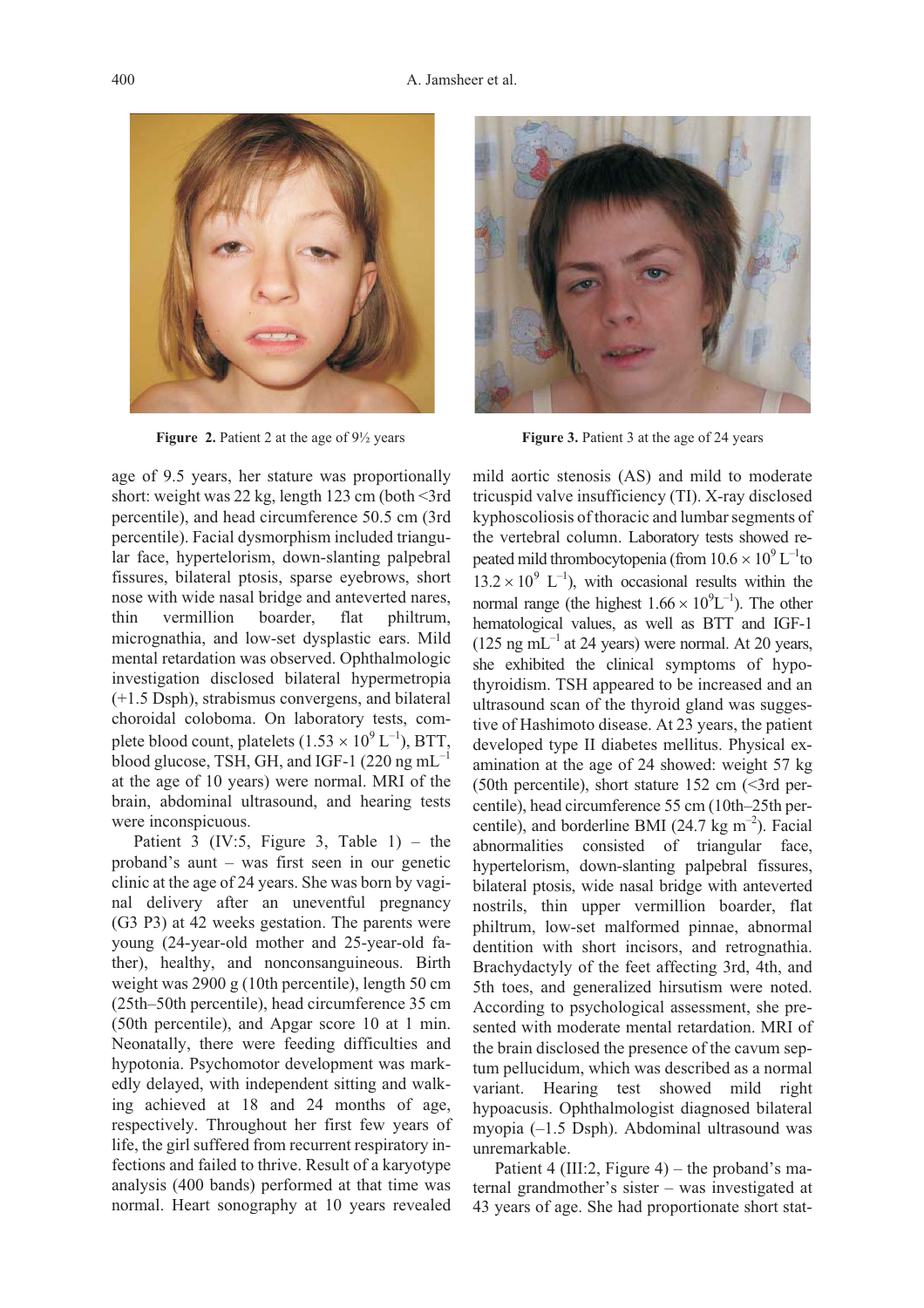ure and severe mental retardation with absent speech. She presented with facial dysmorphic features, such as hypertelorism, bilateral ptosis, low-set dysplastic ears, short and smooth philtrum, thin vermillion boarder, and shortened upper incisors. Complete blood count was normal.

Review of the history of the proband's family



**Figure 4.** Patient 4 at the age of 43 years

signs of facial dysmorphism and demonstrated normal psychomotor and somatic development. Results of his karyotype and FISH studies were normal.

The second pregnancy of the proband's mother resulted in a premature male (V:3) delivered vaginally at 28 weeks gestation. His weight was 470 g (<3rd percentile), length 36 cm (10th–25th percentile), head circumference 25 cm (25th–50th percentile). Apgar score was 1 at 1 min, but after external heart massage with intubation and oxygen supplementation it raised to 4, 5 and 7 (at 3, 5 and 10 min, respectively). The neonate died on day 2. An autopsy revealed ventricular septal defect (VSD) and bilateral suprarenal hemorrhage.

The pedigree of the family was striking (Figure 5). Patient 3's mother (III:4) had 11 siblings, but 5 of them died shortly after birth (III:9,10,13–15) and 2 in infancy (III:5,6), all for unknown reasons. She also had 2 severely mentally retarded sisters, one of whom (Patient 4, III:2) was examined by us. The other sister died at the age of 49 years prior to referral to our genetic clinic. Furthermore, out of 13 pregnancies of maternal grandparents of Patient 3's mother, 12 resulted in spontaneous abortions (II:1–12).



**Figure 5.** Family pedigree with FISH results. Patients with mental retardation and facial dysmorphism are marked by solid symbols. V:1, V:4, and IV:5 are patients with symptoms of Jacobsen syndrome with der(11)t(11;22)(q24.2;q13.33). III:2 is a patient with der(22)t(11;22)(q24.2;q13.33); III:4, IV:2, IV:4 are healthy mothers, the carriers of a balanced translocation t(11;22)(q24.2;q13.33), shown by black dots inside the symbols. II:1-12 were spontaneous abortions; + indicates family members available for karyotype and/or FISH testing.

revealed the presence of a congenital heart defect (partial atrioventricular septal defect) in his older brother (V:2), successfully operated at 3 years of age. Upon investigation in the genetic clinic at the age of 7 years, the proband's brother exhibited no

#### **Cytogenetic analysis**

Fluorescence *in situ* hybridization (FISH) study was performed with probe TUPLE-1 (Vysis), specific to the DiGeorge syndrome region. Two signals from TUPLE-1 were noted, whereas the control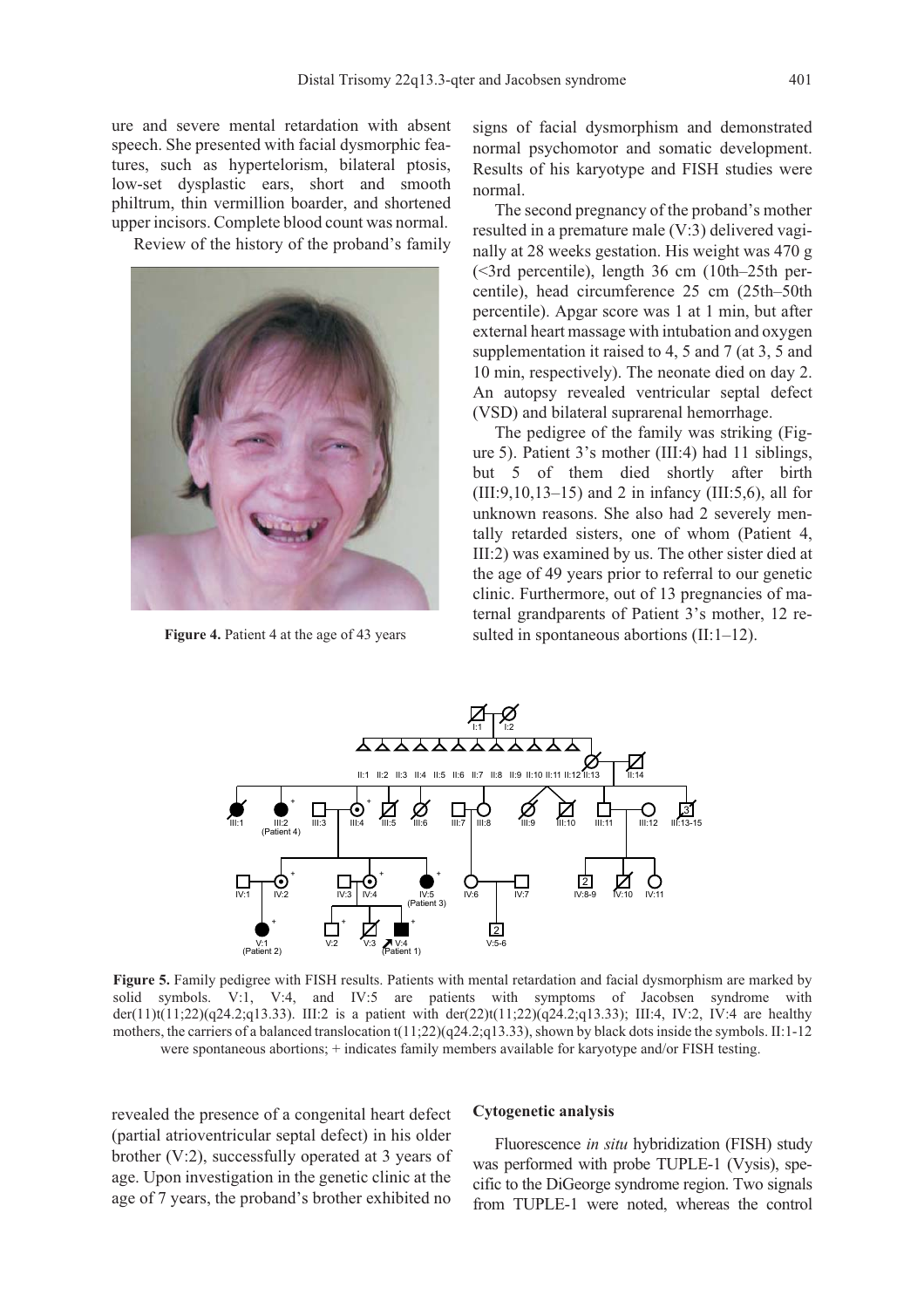22qter probe yielded 3 signals, with the additional one localized on chromosome 11q. Conventional GTG banding of parental peripheral blood lymphocytes with a high resolution of 850 bands showed in

**Table 2.** Results of the FISH study performed in Patients 1, 2 and 3. List of the BAC clones used for the analyses with their location on chromosomes 11 and 22.

| <b>BAC</b> clone | Band               | Distance<br>from qter<br>* | <b>FISH</b> results<br>in Patients 1,<br>$2$ , and $3$ |  |  |  |  |
|------------------|--------------------|----------------------------|--------------------------------------------------------|--|--|--|--|
| Chromosome 11    |                    |                            |                                                        |  |  |  |  |
| RP11-87O12       | 11q24.1            | 11.7 Mb                    | disomic                                                |  |  |  |  |
| RP11-688B18      | 11q24.1            | $11.3$ Mb                  | disomic                                                |  |  |  |  |
| RP11-207E8       | 11q24.1-24.2       | $10.9$ Mb                  | disomic                                                |  |  |  |  |
| RP11-624A13      | 11q24.2            | 10.3 Mb                    | disomic                                                |  |  |  |  |
| RP11-664I21      | 11q24.2            | 10.1 Mb                    | disomic                                                |  |  |  |  |
| RP11-687M24      | 11q24.2            | 9.9 Mb                     | disomic<br>(breakpoint)                                |  |  |  |  |
| RP11-100P11      | 11q24.2            | 9.8 Mb                     | monosomic                                              |  |  |  |  |
| RP11-417F7       | 11q24.2            | 9.7 Mb                     | monosomic                                              |  |  |  |  |
| RP11-57M13       | 11q24.2            | 9.5 Mb                     | monosomic                                              |  |  |  |  |
| RP11-712D22      | 11q24.2            | 9.4 Mb                     | monosomic                                              |  |  |  |  |
| RP11-115C10      | 11q24.2            | 8.4 Mb                     | monosomic                                              |  |  |  |  |
| RP11-651F18      | 11q24.2            | 8.3 Mb                     | monosomic                                              |  |  |  |  |
| RP11-744N12      | 11q24.3            | 6.3 Mb                     | monosomic                                              |  |  |  |  |
| RP11-507F16      | 11q24.3            | 5.2 Mb                     | monosomic                                              |  |  |  |  |
| RP11-678L3       | 11q24.3            | 4.2 Mb                     | monosomic                                              |  |  |  |  |
| RP11-419F8       | 11q25              | $2.1$ Mb                   | monosomic                                              |  |  |  |  |
| Chromosome 22    |                    |                            |                                                        |  |  |  |  |
| RP5-925J7        | 22q13.32           | $1.9$ Mb                   | disomic                                                |  |  |  |  |
| RP11-46J14       | 22q13.32           | 1.8 Mb                     | disomic                                                |  |  |  |  |
| <b>CTA-722E9</b> | 22q13.32-<br>13.33 | 1.4 Mb                     | disomic                                                |  |  |  |  |
| RP11-697C11      | 22q13.33           | 1.2 Mb                     | disomic                                                |  |  |  |  |
| RP11-931F19      | 22q13.33           | $0.8$ Mb                   | trisomic<br>(breakpoint)                               |  |  |  |  |
| RP3-402G11       | 22q13.33           | $0.7$ Mb                   | trisomic                                               |  |  |  |  |
| RP11-164E23      | 22q13.33           | $0.5$ Mb                   | trisomic                                               |  |  |  |  |
| RP1-99K24        | 22q13.33           | terminal                   | NP                                                     |  |  |  |  |

\* counted from the middle of the BAC clone

NP = not performed

his mother an apparently balanced reciprocal translocation  $t(11;22)$  (q24.2;q13.33). Paternal chromosomes were normal. Re-evaluation of the proband's chromosomes (550 bands) revealed an abnormal karyotype with an unbalanced translocation:46,XY,der(11)t(11;22)(q24.2;q13.33) mat.

GTG banding of other family members, at a resolution of at least 550 bands per haploid genome, revealed der(11)t(11;22)(q24.2;q13.33)mat in Patients 2 and 3, and der(22)t(11;22)(q24.2;q13.33) in Patient 4. Mothers of Patients 2 and 3 both were carriers of a balanced reciprocal translocation t(11;22)(q24.2;q13.33).

To determine the exact size of the deletion and duplication, a panel of 16 BAC clones specific for distal 11q, and 7 BAC probes specific for distal 22q, was identified from the existing physical maps (UCSC genome browser, http://genome.ucsc.edu). FISH was performed on PHA-stimulated peripheral blood lymphocytes according to standard protocols (Shaffer et al. 1997). Molecular cytogenetic studies performed in Patients 1, 2, and 3 mapped the chromosome 11 breakpoint to 11q24.2 between 2 overlapping BAC clones RP11-687M24 and RP11-100P11. The fluorescent signal for RP11-687M24 present on chromosome der(11) was faint, indicating that the breakpoint maps within this clone. Therefore, the size of the monosomic 11q fragment is ~9.9 Mb. The chromosome 22 breakpoint was localized in 22q13.33, between BAC probes RP11-697C11 and RP11-931F19. The fluorescent signal for RP11-931F19 on chromosome der(22) was faint, indicating that the breakpoint maps within this clone. Hence, the size of the trisomic 22q fragment was estimated as ~0.8 Mb (Table 2).

## **Discussion**

We report on 3 closely related patients – the proband (Patient 1), his cousin (Patient 2), and their aunt (Patient 3) – with an identical unbalanced translocation der(11)t(11;22)( $q24.2;q13.33$ ) resulting in partial monosomy 11q24.2-qter and partial trisomy 22q13.33-qter. We determined the sizes of the 11q deletion as 9.9 Mb, and trisomy 22q as 0.8 Mb (Table 2). Their mothers were carriers of the corresponding reciprocal translocation, detected by conventional high-resolution GTG banding.

Although our patients' phenotypes are caused by a combination of imbalances involving 2 chromosomal regions, the trisomic fragment 22q13.33-qter is very small (0.8 Mb). However, duplication of *SHANK3* gene is a strong candidate for impaired social development (Durand et al. 2007). Most of the phenotypic features observed in our patients, in particular facial dysmorphism, were suggestive of 11q monosomy syndrome (JBS). Comparison of the clinical findings seen in our patients with symptoms described for JBS as well as for 22q13.3-qter trisomy is shown in Table 1. Features that occur in both partial 11q monosomy and distal 22q13.3 trisomy include developmental delay/mental retardation, short stature, cardiac defects, brain abnormality, and such facial dysmorphic features as prominent forehead,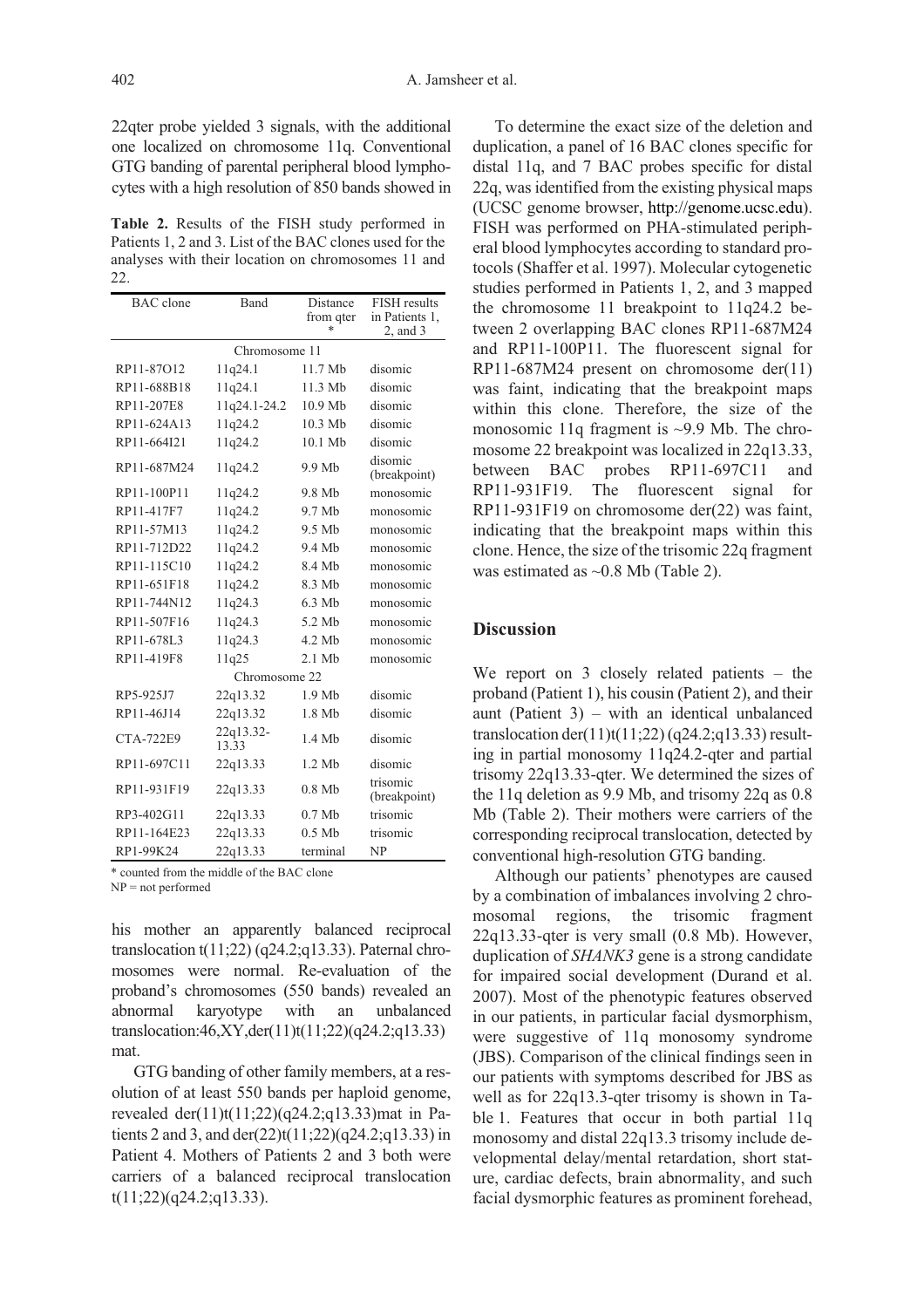hypertelorism, wide nasal bridge, micro- and retrognathia, and low-set dyplastic ears. These symptoms were excluded from the attempt to establish karyotype–phenotype correlations either for partial 11q monosomy, or for 22q trisomy.

## **Karyotype–phenotype correlations in distal 22q13.3 trisomy**

Very little is known about the clinical phenotype of the smallest 22q (22q13.3-qter) trisomy. Only 5 patients with this chromosomal abnormality have been reported to date, thus the clinical phenotype of this imbalance is currently being established. Mental retardation and short stature were present in all these patients, whereas microcephaly, prominent forehead, and hypertelorism were seen in 4 cases. Hypotonia and low-set malformed ears were observed in 3 patients, while 2 out of 5 patients suffered from intrauterine growth retardation, cardiac defects, cleft lip and/or palate, sparse and fine hair, wide nasal bridge, and prominent upper lip. Brain abnormality (white-matter lesions) and micro- and retrognathia were described only in a single case (Wieczorek et al. 1998; Feenstra et al. 2006; Okamoto et al. 2007). This phenotype exhibits a partial overlap with larger 22q distal trisomies. For example, microcephaly and sparse, fine hair are almost universal findings in pure trisomy 22q11.2-qter. Cleft lip and/or palate and muscular hypotonia are also frequently observed (Wieczorek et al. 1998; Rivera 1989; Barajas-Barajas et al. 2004; Feenstra et al. 2006). None of our patients presented with microcephaly, sparse and fine hair, and orofacial clefts, suggesting localization of the underlying genes proximal to the most terminal 0.8 Mb of 22q. Conversely, 2 out of 3 our patients suffered from muscular hypotonia, indicating a possible link of this feature with the presence of most distal 0.8 Mb trisomy 22q encompassing the *SHANK3* gene. Hypotonia is also a common finding in patients with monosomy of the telomeric 22q13 region (Phelan-McDermid syndrome, PMS) (Phelan et al. 2001). Haploinsufficiency of the *SHANK3*, which is predominantly expressed in the cerebral cortex and the cerebellum and plays a role in synaptogenesis, was proposed as a causative factor of various neurological PMS symptoms, including developmental delay, absent speech, autism, and hypotonia (Bonaglia et al. 2001; Durand et al. 2007). Moreover, Durand et al. (2007) reported on a boy with 22qter partial trisomy and autism spectrum disorder (Asperger syndrome) suggesting dosage-sensitivity of the *SHANK3* gene. Since none of our patients presented with autistic behavior, overexpression of *SHANK3* does not always result in autism. However, dosage-sensitivity of this gene could account for the frequent presence of hypotonia in both 22q13-qter monosomy and microduplication.

## **Karyotype–phenotype correlations in 11q24.2 partial monosomy**

Terminal deletions of the long arm of chromosome 11 produce a clinically distinguishable phenotype, known also as JBS. The spectrum of this chromosomal condition include developmental delay/mental retardation, short stature, thrombocytopenia with Paris-Trousseau syndrome, pancytopenia, congenital heart defects, brain abnormalities, cryptorchidism, digit anomalies, IGF deficiency, recurrent infections, and specific facial dysmorphism described in more detail in Table 1 (Jacobsen et al. 1973; Penny et al. 1995; Lewanda et al. 1995; Leegte et al. 1999; Grossfeld et al. 2004; Haghi et al. 2004). In about 70–80% of patients reported to have JBS, breakpoints were localized in sub-band 11q23.3, within the CCG repeat of heritable folate-sensitive fragile site (FRA11B) (Jones et al. 1994; Michaelis et al. 1998; Grossfeld et al. 2004). Thus, the most frequently observed size of the deletion was approximately 15.8 Mb. On the basis of breakpoint analyses in clinically well-described individuals, Grossfeld et al. (2004) proposed critical regions for some of the most common JBS features. Clinical characteristics of our patients are consistent with the maps for cryptorchidism, recurrent infections, and thrombocytopenia, presented by Grossfeld et al. (2004). Although only 1 out of 3 our patients presented with recurrent infections and mild and transient thrombocytopenia (Patient 3), the others did not, most probably due to reduced penetrance of these features. Moreover, in JBS, platelets usually increase with age, so one cannot exclude that in our patients platelet counts were low in infancy and improved substantially to normal or near-normal levels (Aalfs et al. 1999; Grossfeld et al. 2004). On repeated examinations of our patients, no bleeding propensity suggestive of persistent platelet dysfunction (Paris-Trousseau syndrome), typical for JBS, was observed. However, detailed studies of platelet functioning that could rule out Paris-Trousseau syndrome were not performed.

Furthermore, we suppose that our findings enable further refinement of karyotype–phenotype correlations for some JBS symptoms, such as den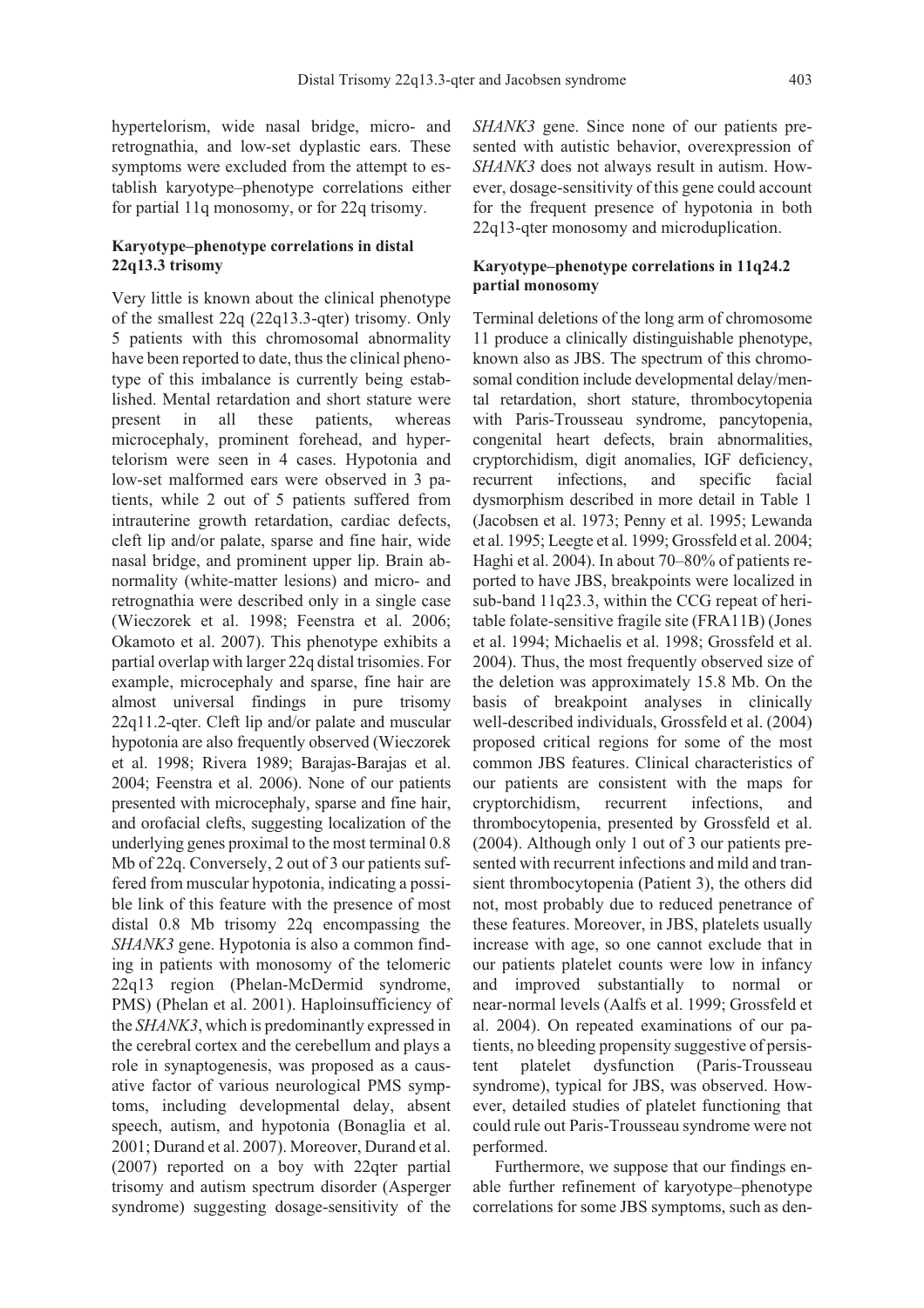tal anomalies, seen in Patients 1 and 3, and several other dysmorphic features (Table 1). We suppose that the responsible chromosomal loci may lie telomeric to BAC clone RP11-687M24. In addition, according to Grossfeld et al. (2004), ptosis and ocular coloboma were associated only with the largest 11q deletions. That finding contrasts with the presence of congenital ptosis in all 3 our patients, as well as of ocular coloboma in Patient 2. Therefore, it is possible that some genetic modifiers lying distal to the underlying genes on 11q may exist.

Only a few of the patients (7 out of 110) studied by Grossfeld et al. (2004) were 18 years old or more. Thus, the information on the phenotype of JBS in adults is limited. We provide a clinical description of another adult, a 24-year-old woman (Patient 3). Despite the features previously described for 11q monosomy syndrome, our patient suffered from Hashimoto disease (age: 20) and developed diabetes mellitus type 2 (age: 23). These 2 conditions have not been reported in JBS patients and may comprise either occasional findings or be a part of an adult JBS phenotype.

The pedigree of the family described here revealed multiple (12 overall) spontaneous abortions, as well as 8 neonatal and infantile deaths. This could be due to the fact that both major chromosomal imbalances occurring in this family (11q- along with distal dup22q and dup11q concomitant with 22q-) frequently produce a lethal phenotype. Thus it is possible that severe and life-shortening congenital malformations could be more frequent in fetuses and neonates than in older individuals. Interestingly, craniofacial dysmorphism of our Patient 4 with 11q24.2-qter trisomy and concomitant 22q13.33-qter monosomy exhibited partial overlap with several dysmorphic features of JBS. For example, hypertelorism, bilateral ptosis, short and smooth philtrum, thin upper lip, and shortened upper incisors seen in Patient 4, were also present in Patients 1, 2 and 3. Partial similarity of the dysmorphic traits observed either in distal 11q monosomy or 11q trisomy could provide a hint on the existence of dosage-dependent gene(s) lying within this region.

In conclusion, our study, although limited to 4 patients, provides further refinement of karyotype–phenotype correlations, especially for partial 22q13.3 trisomy, but also for partial 11q monosomy. A growing number of clinically well-characterized patients (such as those reported here), along with detailed breakpoint mapping should enable identification of specific genetic loci underlying various clinical symptoms of both chromosomal conditions.

Acknowledgements. We thank Dr. Paweł Stankiewicz for helpful discussion.

#### REFERENCES

- Aalfs CM, Hoovers JM, Wijburg FA, 1999. Molecular analysis of a translocation  $(6;11)(p21;q25)$  in a girl with Jacobsen syndrome. Am J Med Genet 86: 398–400.
- Barajas-Barajas LO, Valdez LL, Gonzalez JR, Garcia-Garcia C, Rivera H, Ramirez L, 2004. Sensorineural deafness in two infants: a novel feature in the 22q distal duplication syndrome. Cardinal signs in trisomies 22 subtypes. Genet Couns 15: 167–173.
- Bonaglia MC, Giorda R, Borgatti R, Felisari G, Gagliardi C, Selicorni A, Zuffardi O, 2001. Disruption of the ProSAP2 gene in a t(12;22)(q24.1;q13.3) is associated with the 22q13.3 deletion syndrome. Am J Hum Genet 69: 261–268.
- Bonaglia MC, Giorda R, Mani E, Aceti G, Anderlid BM, Baroncini A, 2006. Identification of a recurrent breakpoint within the *SHANK3* gene in the 22q13.3 deletion syndrome. J Med Genet 43: 822–828.
- Durand CM, Betancur C, Boeckers TM, Bockmann J, Chaste P, Fauchereau F, et al. 2007. Mutations in the gene encoding the synaptic scaffolding protein SHANK3 are associated with autism spectrum disorders. Nature Genet 39: 25–27.
- Feenstra I, Koolen DA, Van der Pas J, Hamel BC, Mieloo H, Smeets DF, Van Ravenswaaij CM, 2006. Cryptic duplication of the distal segment of 22q due to a translocation (21;22): three case reports and a review of the literature. Eur J Med Genet 49: 384–395.
- Grossfeld PD, Mattina T, Lai Z, Favier R, Jones KL, Cotter F, Jones C, 2004. The 11q terminal deletion disorder: a prospective study of 110 cases. Am J Med Genet A 129: 51–61.
- Haghi M, Dewan A, Jones KL, Reitz R, Jones C, Grossfeld P, 2004. Endocrine abnormalities in patients with Jacobsen (11q-) syndrome. Am J Med Genet A 129: 62–63.
- Jacobsen P, Hauge M, Henningsen K, Hobolth N, Mikkelsen M, Philip J, 1973. An (11;21) translocation in four generations with chromosome 11 abnormalities in the offspring. A clinical, cytogenetical, and gene marker study. Hum Hered 23: 568–585.
- Jones C, Slijepcevic P, Marsh S, Baker E, Langdon WY, Richards RI, Tunnacliffe A. 1994. Physical linkage of the fragile site FRA11B and a Jacobsen syndrome chromosome deletion breakpoint in 11q23.3. Hum Mol Genet 3: 2123–2130.
- Leegte B, Kerstjens-Frederikse WS, Deelstra K, Begeer JH, van Essen AJ, 1999. 11q- syndrome: three cases and a review of the literature. Genet Couns 10: 305–313.
- Lewanda AF, Morsey S, Reid CS, Jabs EW, 1995. Two craniosynostotic patients with 11q deletions, and review of 48 cases. Am J Med Genet 59: 193–198.